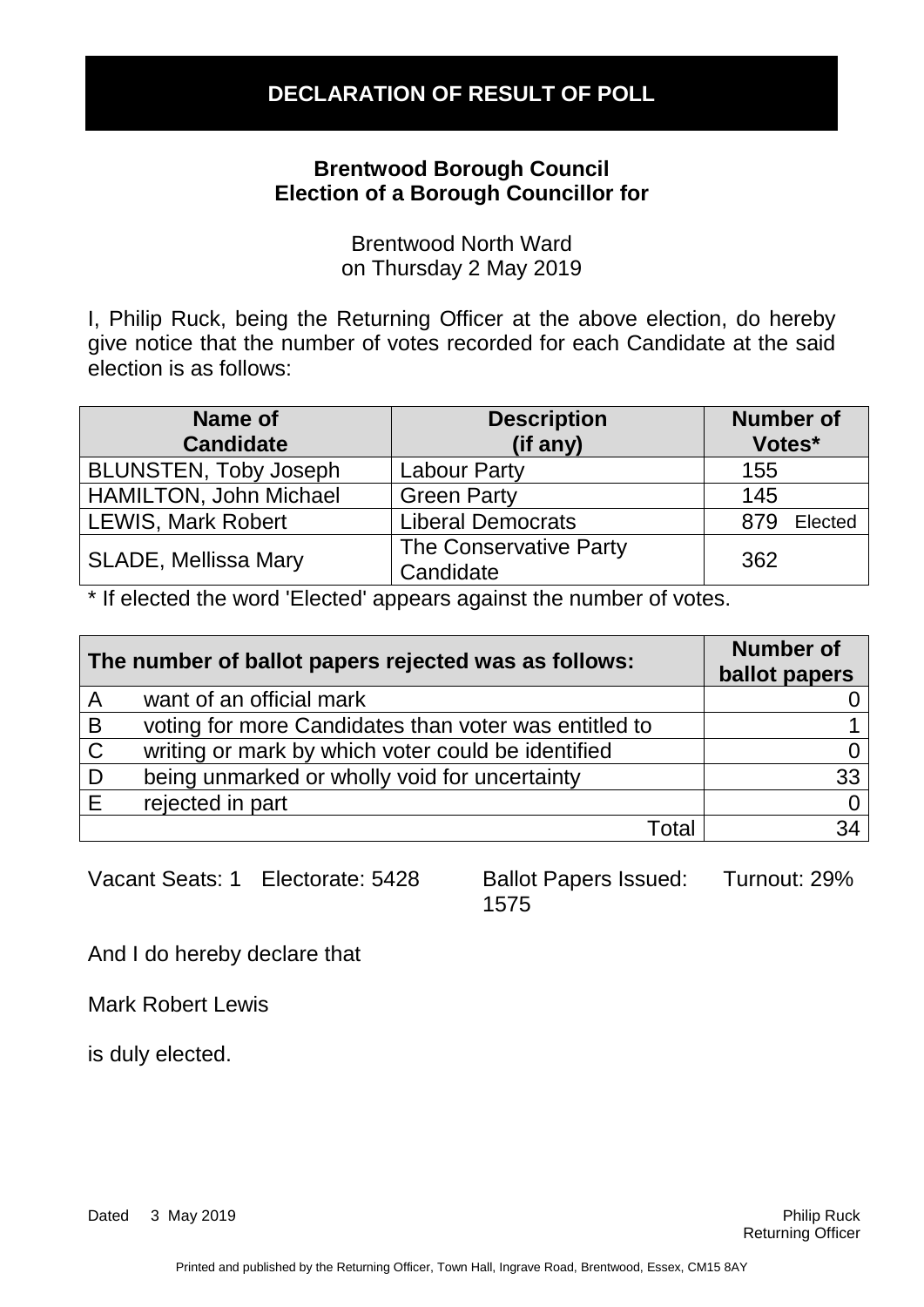### **Brentwood Borough Council Election of a Borough Councillor for**

Brentwood South Ward on Thursday 2 May 2019

I, Philip Ruck, being the Returning Officer at the above election, do hereby give notice that the number of votes recorded for each Candidate at the said election is as follows:

| Name of<br><b>Candidate</b>  | <b>Description</b><br>(if any)      | <b>Number of</b><br>Votes* |
|------------------------------|-------------------------------------|----------------------------|
| <b>BARRETT, Tim Nicholas</b> | <b>Labour Party</b>                 | Elected<br>534             |
| <b>MUNDEN, Brenner Jack</b>  | <b>Liberal Democrats</b>            | 306                        |
| <b>WILES, Andrew Terence</b> | The Conservative Party<br>Candidate | 477                        |

\* If elected the word 'Elected' appears against the number of votes.

| The number of ballot papers rejected was as follows: |                                                       | <b>Number of</b><br>ballot papers |
|------------------------------------------------------|-------------------------------------------------------|-----------------------------------|
| $\mathsf{A}$                                         | want of an official mark                              |                                   |
| B                                                    | voting for more Candidates than voter was entitled to |                                   |
| $\mathsf{C}$                                         | writing or mark by which voter could be identified    |                                   |
| D                                                    | being unmarked or wholly void for uncertainty         | 32                                |
| Е                                                    | rejected in part                                      |                                   |
|                                                      | Total                                                 | 34                                |

Vacant Seats: 1 Electorate: 4591 Ballot Papers Issued:

1351 Turnout: 29.42%

And I do hereby declare that

Tim Nicholas Barrett

is duly elected.

Dated 3 May 2019 **Philip Ruck Philip Ruck Philip Ruck Philip Ruck Philip Ruck**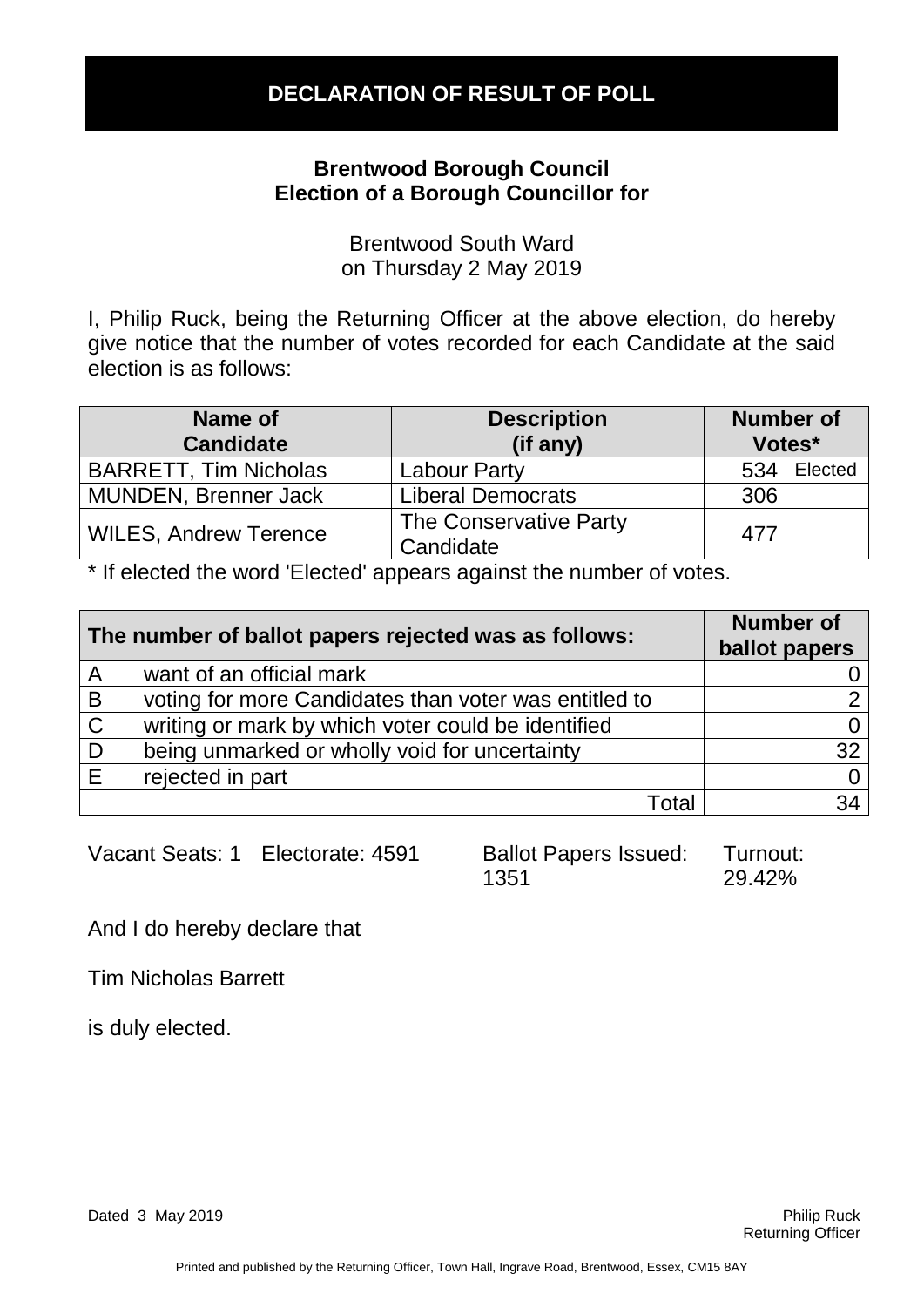### **Brentwood Borough Council Election of a Borough Councillor for**

Brentwood West Ward on Thursday 2 May 2019

I, Philip Ruck, being the Returning Officer at the above election, do hereby give notice that the number of votes recorded for each Candidate at the said election is as follows:

| Name of<br><b>Candidate</b>   | <b>Description</b><br>(if any)      | <b>Number of</b> | Votes*  |
|-------------------------------|-------------------------------------|------------------|---------|
| <b>CLOKE, Sarah Katherine</b> | <b>Liberal Democrats</b>            | 824              | Elected |
| FOSTER, Deborah Lynn          | <b>Labour Party</b>                 | 123              |         |
| RUSSELL, William Joseph       | The Conservative Party<br>Candidate | 650              |         |
| <b>SMITH, Karen Marie</b>     | <b>Green Party</b>                  | 114              |         |

\* If elected the word 'Elected' appears against the number of votes.

| The number of ballot papers rejected was as follows: |                                                       | <b>Number of</b><br>ballot papers |
|------------------------------------------------------|-------------------------------------------------------|-----------------------------------|
| $\mathsf{A}$                                         | want of an official mark                              |                                   |
| $\overline{B}$                                       | voting for more Candidates than voter was entitled to |                                   |
| $\overline{C}$                                       | writing or mark by which voter could be identified    |                                   |
| D                                                    | being unmarked or wholly void for uncertainty         | 13                                |
| E                                                    | rejected in part                                      |                                   |
|                                                      | Total                                                 |                                   |

| Vacant Seats: 1 | Electorate: 5503 |
|-----------------|------------------|
|-----------------|------------------|

Ballot Papers Issued: 1725 Turnout: 31.34%

And I do hereby declare that

Sarah Katherine Cloke

is duly elected.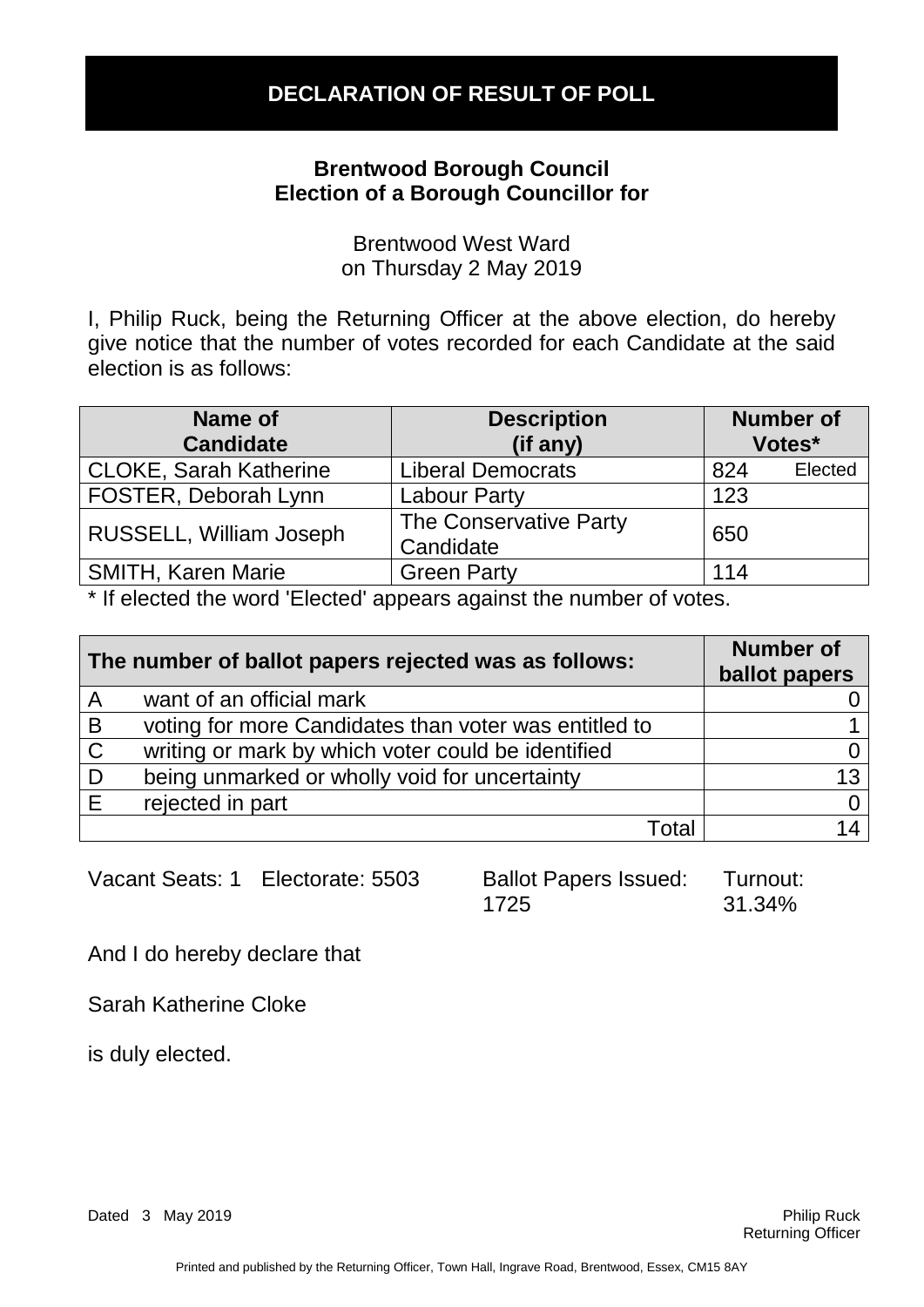## **Brentwood Borough Council Election of a Borough Councillor for**

Brizes & Doddinghurst Ward on Thursday 2 May 2019

I, Philip Ruck, being the Returning Officer at the above election, do hereby give notice that the number of votes recorded for each Candidate at the said election is as follows:

| Name of<br><b>Candidate</b> | <b>Description</b><br>(if any)      | <b>Number of</b><br>Votes* |
|-----------------------------|-------------------------------------|----------------------------|
| <b>GORTON, Hugh Maurice</b> | <b>Liberal Democrats</b>            | 557                        |
| JOBBINS, David              | <b>Labour Party</b>                 | 84                         |
| POPPY, Clifford Edward      | The Conservative Party<br>Candidate | 805<br>Elected             |

\* If elected the word 'Elected' appears against the number of votes.

| The number of ballot papers rejected was as follows: |                                                       | <b>Number of</b><br>ballot papers |
|------------------------------------------------------|-------------------------------------------------------|-----------------------------------|
| A                                                    | want of an official mark                              |                                   |
| B                                                    | voting for more Candidates than voter was entitled to |                                   |
| $\mathsf{C}$                                         | writing or mark by which voter could be identified    |                                   |
| . D                                                  | being unmarked or wholly void for uncertainty         | 34                                |
| E                                                    | rejected in part                                      |                                   |
|                                                      | Total                                                 |                                   |

Vacant Seats: 1 Electorate: 4812 Ballot Papers Issued:

1483 Turnout: 30.8%

And I do hereby declare that

Clifford Edward Poppy

is duly elected.

Dated 2 May 2019 **Philip Ruck** 2 May 2019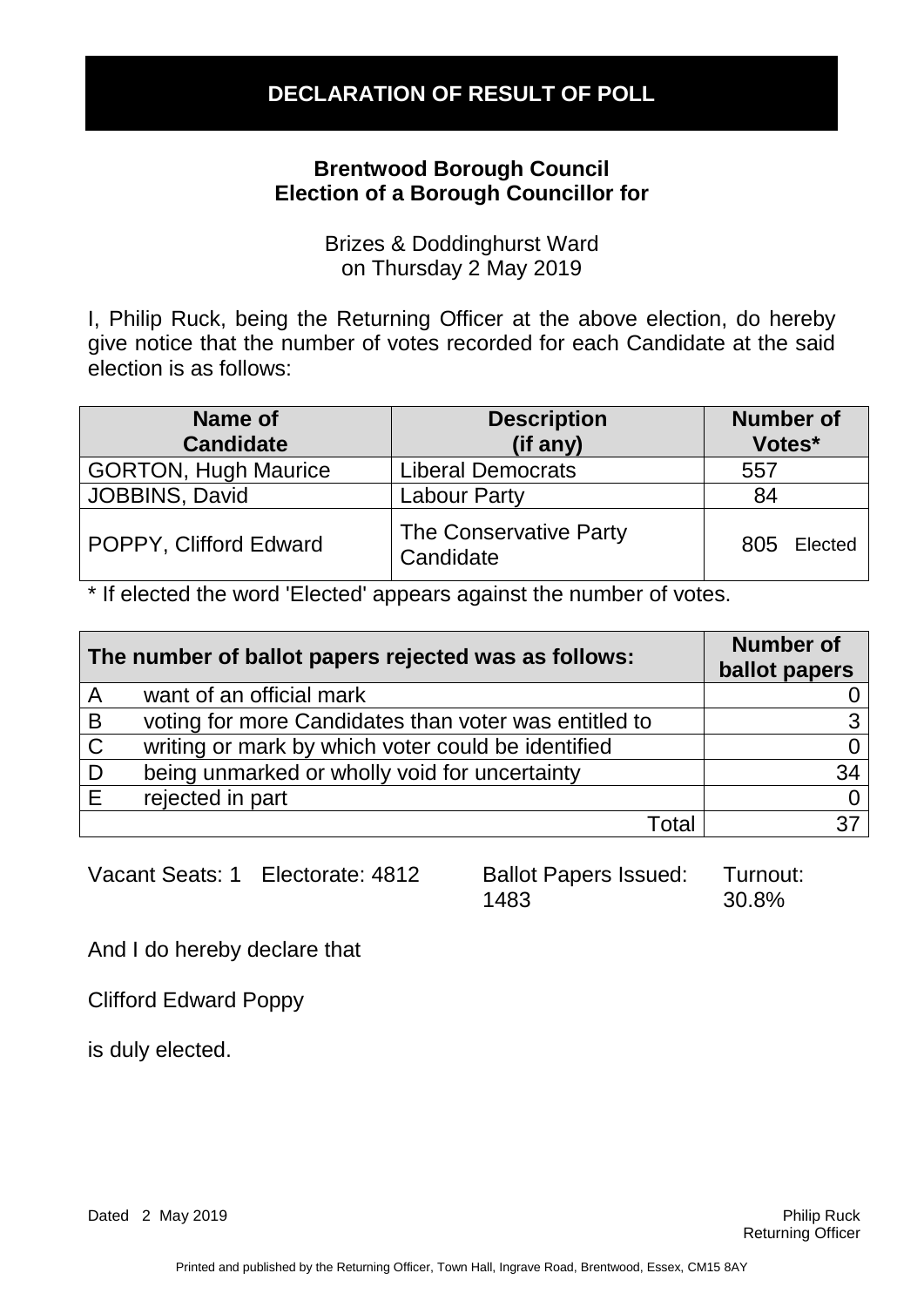#### **Brentwood Borough Council Election of a Borough Councillor for**

Herongate, Ingrave & West Horndon Ward on Thursday 2 May 2019

I, Philip Ruck, being the Returning Officer at the above election, do hereby give notice that the number of votes recorded for each Candidate at the said election is as follows:

| Name of<br><b>Candidate</b> | <b>Description</b><br>(if any)      | <b>Number of</b><br>Votes* |
|-----------------------------|-------------------------------------|----------------------------|
| LONG, Anne Valerie          | <b>Liberal Democrats</b>            | 188                        |
| MILLWOOD, Richard           | <b>Labour Party</b>                 |                            |
| PEARSON, Maria Angela       | The Conservative Party<br>Candidate | 635 Elected                |

\* If elected the word 'Elected' appears against the number of votes.

| The number of ballot papers rejected was as follows: |                                                       | <b>Number of</b><br>ballot papers |
|------------------------------------------------------|-------------------------------------------------------|-----------------------------------|
| A                                                    | want of an official mark                              |                                   |
| $\overline{B}$                                       | voting for more Candidates than voter was entitled to |                                   |
| $\mathsf{C}$                                         | writing or mark by which voter could be identified    |                                   |
| D                                                    | being unmarked or wholly void for uncertainty         | 29                                |
| E                                                    | rejected in part                                      |                                   |
|                                                      | Total                                                 | 34                                |

Vacant Seats: 1 Electorate: 3049 Ballot Papers Issued:

934 Turnout: 30.6%

And I do hereby declare that

Maria Angela Pearson

is duly elected.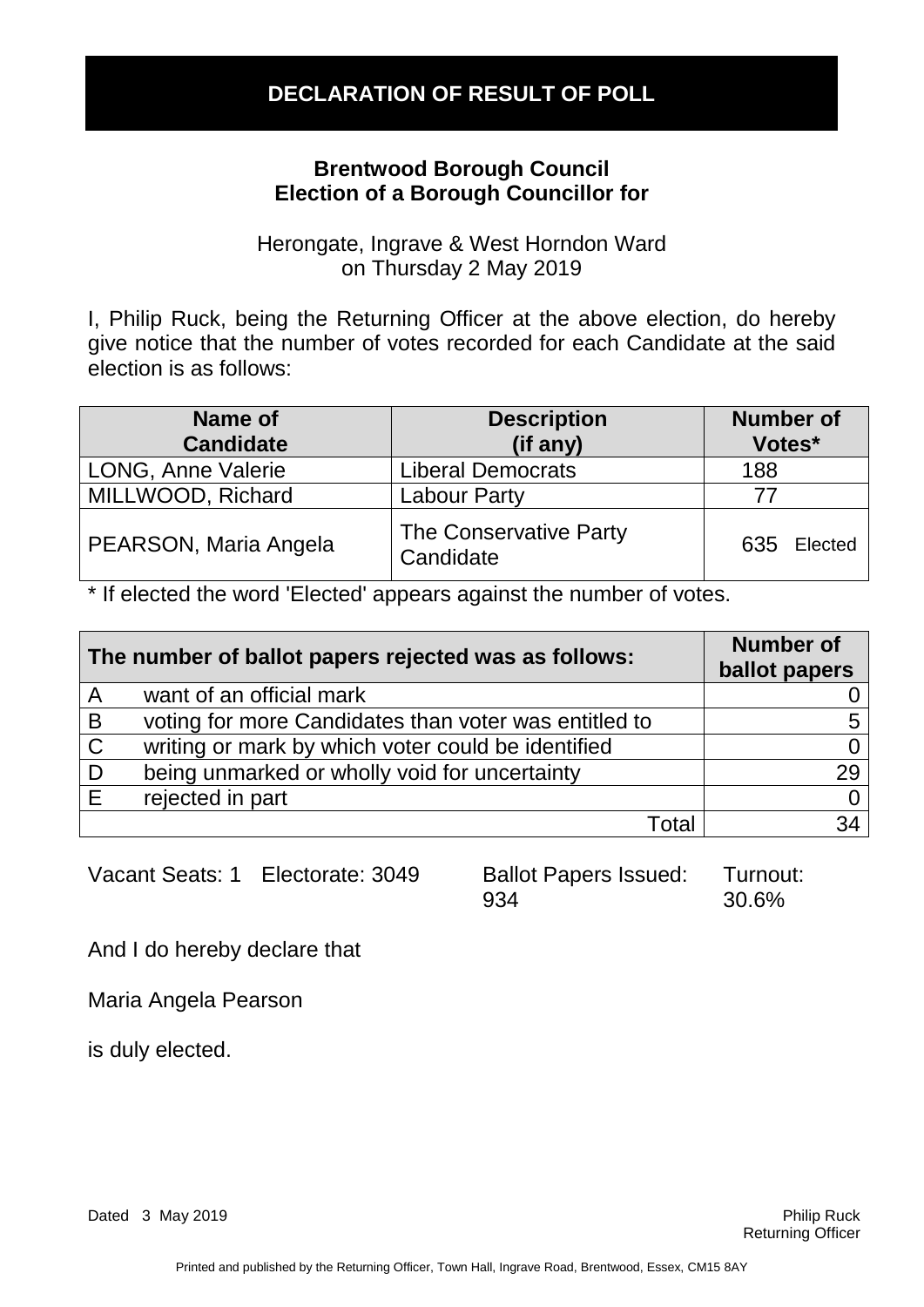### **Brentwood Borough Council Election of a Borough Councillor for**

Hutton East Ward on Thursday 2 May 2019

I, Philip Ruck, being the Returning Officer at the above election, do hereby give notice that the number of votes recorded for each Candidate at the said election is as follows:

| Name of<br><b>Candidate</b>     | <b>Description</b><br>(if any)      | <b>Number of</b><br>Votes* |
|---------------------------------|-------------------------------------|----------------------------|
| DAPP, Francisca Jose            | <b>Labour Party</b>                 | 180                        |
| <b>GREEN, David</b>             | <b>Liberal Democrats</b>            | 161                        |
| <b>HOSSACK, Christopher Roy</b> | The Conservative Party<br>Candidate | 424<br>Elected             |

\* If elected the word 'Elected' appears against the number of votes.

| The number of ballot papers rejected was as follows: |                                                       | <b>Number of</b><br>ballot papers |
|------------------------------------------------------|-------------------------------------------------------|-----------------------------------|
| A                                                    | want of an official mark                              |                                   |
| B                                                    | voting for more Candidates than voter was entitled to |                                   |
| $\mathsf{C}$                                         | writing or mark by which voter could be identified    |                                   |
| D                                                    | being unmarked or wholly void for uncertainty         | 15                                |
| E                                                    | rejected in part                                      |                                   |
|                                                      | Total                                                 |                                   |

Vacant Seats: 1 Electorate: 2981 Ballot Papers Issued:

786 26.36%

And I do hereby declare that

Christopher Roy Hossack

is duly elected.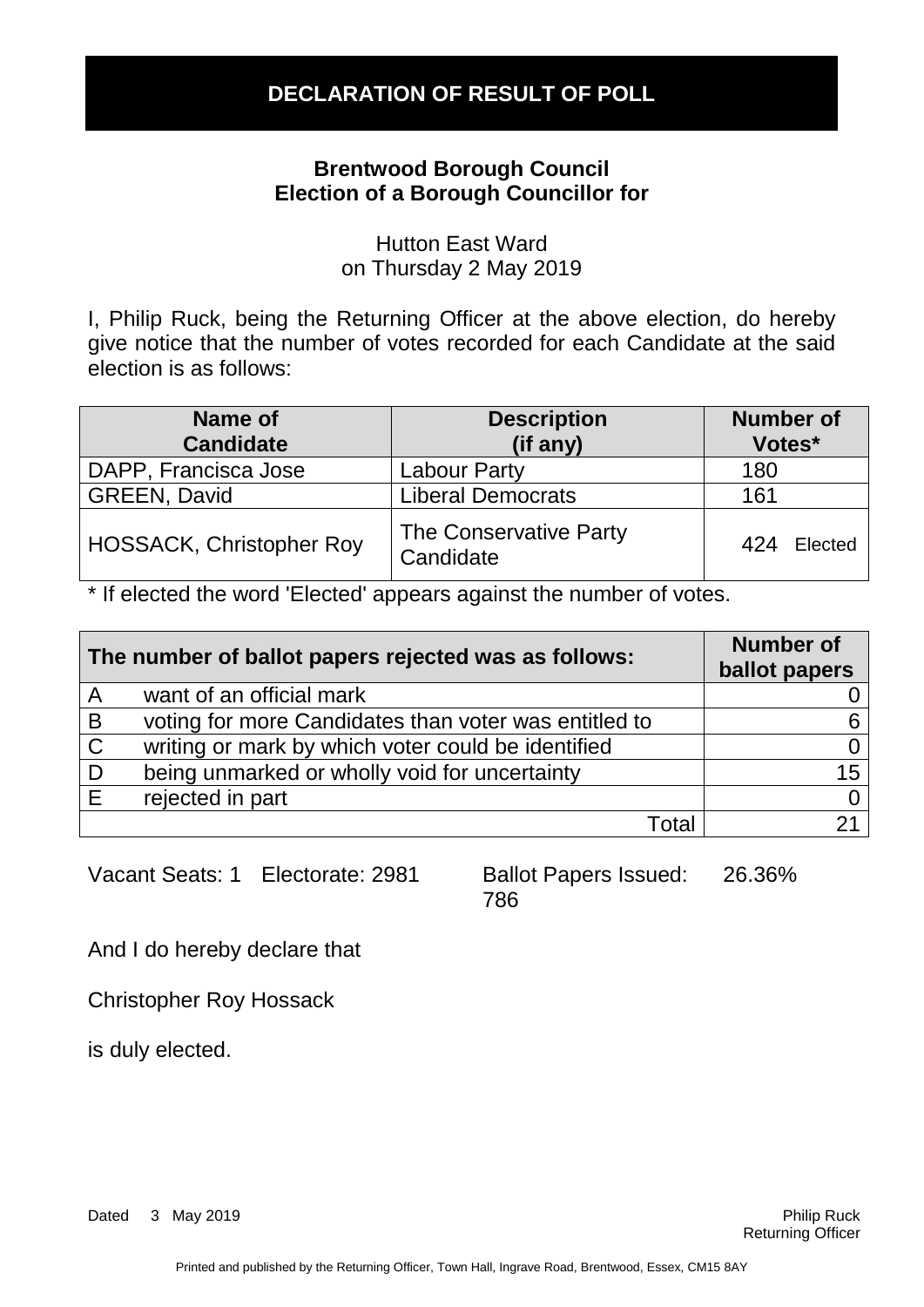#### **Brentwood Borough Council Election of a Borough Councillor for**

Hutton North Ward on Thursday 2 May 2019

I, Philip Ruck, being the Returning Officer at the above election, do hereby give notice that the number of votes recorded for each Candidate at the said election is as follows:

| Name of<br><b>Candidate</b>     | <b>Description</b><br>(if any)      | <b>Number of</b><br>Votes* |
|---------------------------------|-------------------------------------|----------------------------|
| <b>MACDONNELL, Gary Martin</b>  | <b>Liberal Democrats</b>            | 225                        |
| <b>PRESTON, Liam Benjamin</b>   | <b>Labour Party</b>                 | 141                        |
| <b>TANNER, Alexander Murray</b> | The Conservative Party<br>Candidate | 587<br>Elected             |

\* If elected the word 'Elected' appears against the number of votes.

| The number of ballot papers rejected was as follows: |                                                       | <b>Number of</b><br>ballot papers |
|------------------------------------------------------|-------------------------------------------------------|-----------------------------------|
| A                                                    | want of an official mark                              |                                   |
| B                                                    | voting for more Candidates than voter was entitled to |                                   |
| $\mathsf C$                                          | writing or mark by which voter could be identified    |                                   |
| D                                                    | being unmarked or wholly void for uncertainty         | 19                                |
| E                                                    | rejected in part                                      |                                   |
|                                                      | Total                                                 |                                   |

Vacant Seats: 1 Electorate: 3162 Ballot Papers Issued:

976 Turnout: 30.86%

And I do hereby declare that

Alexander Murray Tanner

is duly elected.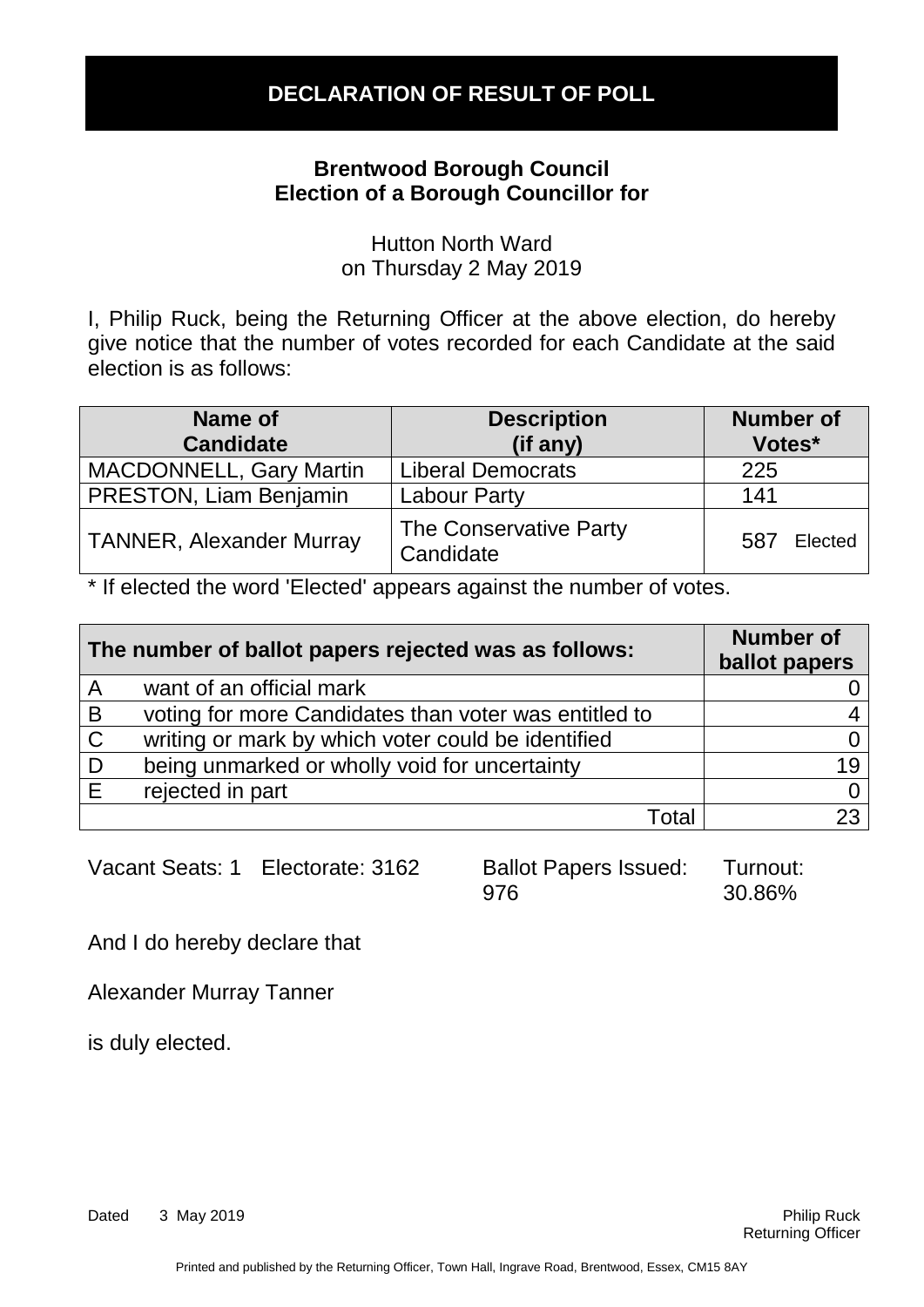### **Brentwood Borough Council Election of a Borough Councillor for**

Ingatestone, Fryerning & Mountnessing Ward on Thursday 2 May 2019

I, Philip Ruck, being the Returning Officer at the above election, do hereby give notice that the number of votes recorded for each Candidate at the said election is as follows:

| Name of<br><b>Candidate</b>    | <b>Description</b><br>(if any)      | <b>Number of</b><br>Votes* |
|--------------------------------|-------------------------------------|----------------------------|
| <b>HONES, Noelle Christina</b> | The Conservative Party<br>Candidate | 825 Elected                |
| <b>JEATER, Paul Francis</b>    | <b>Green Party</b>                  | 162                        |
| <b>MURPHY, Paul William</b>    | <b>Labour Party</b>                 | -84                        |
| <b>SANKEY, Darryl Michael</b>  | <b>Liberal Democrats</b>            | 752                        |

\* If elected the word 'Elected' appears against the number of votes.

| The number of ballot papers rejected was as follows: |                                                       | <b>Number of</b><br>ballot papers |
|------------------------------------------------------|-------------------------------------------------------|-----------------------------------|
| A                                                    | want of an official mark                              |                                   |
| B                                                    | voting for more Candidates than voter was entitled to |                                   |
| $\mathsf{C}$                                         | writing or mark by which voter could be identified    |                                   |
| D                                                    | being unmarked or wholly void for uncertainty         | 25                                |
| E                                                    | rejected in part                                      |                                   |
|                                                      | Total                                                 | 25                                |

| Vacant Seats: 1 | Electorate: 5006 |
|-----------------|------------------|
|-----------------|------------------|

Ballot Papers Issued: 1848 Turnout: 36.91%

And I do hereby declare that

Noelle Christina Hones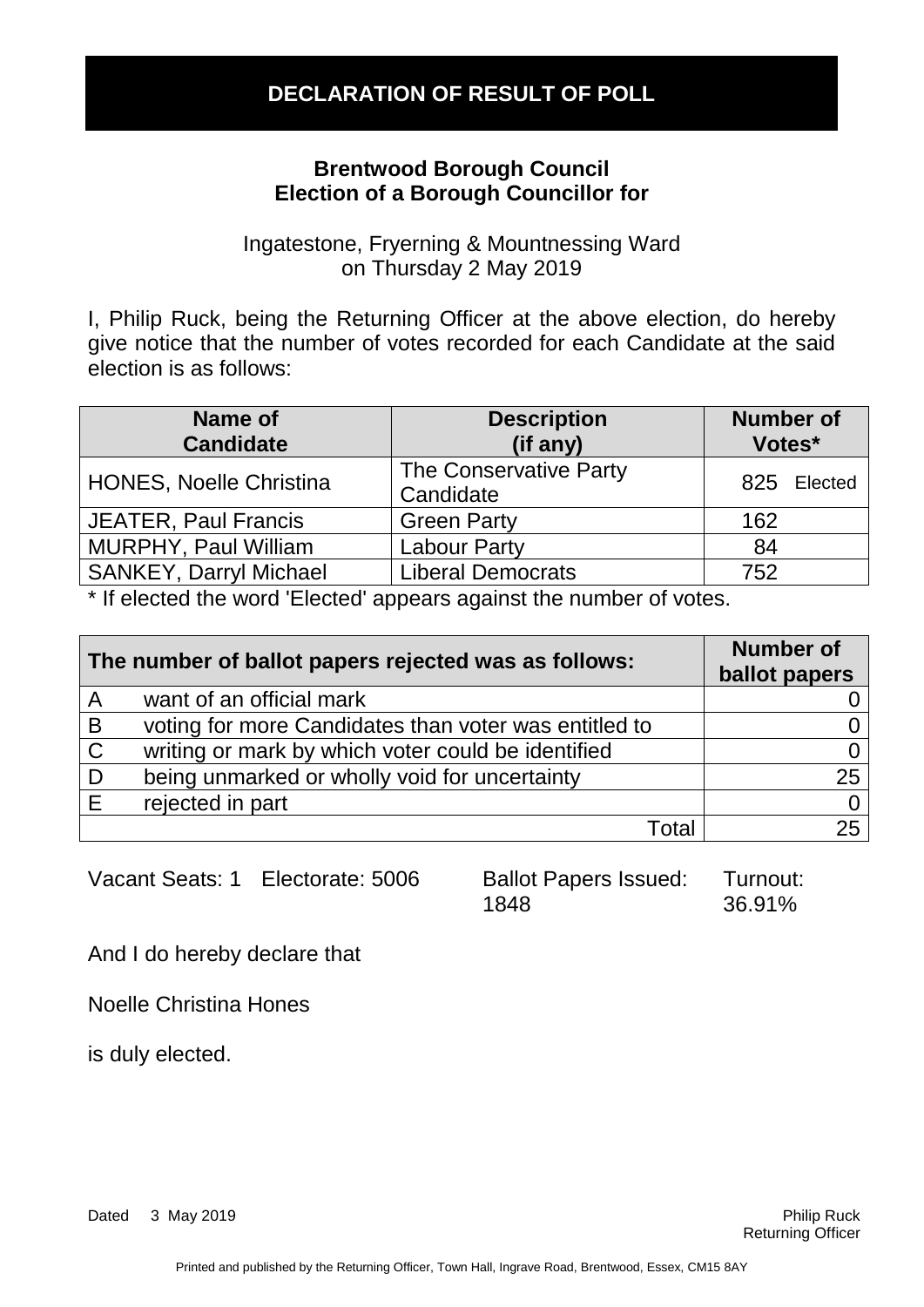### **Brentwood Borough Council Election of a Borough Councillor for**

Pilgrims Hatch Ward on Thursday 2 May 2019

I, Philip Ruck, being the Returning Officer at the above election, do hereby give notice that the number of votes recorded for each Candidate at the said election is as follows:

| Name of<br><b>Candidate</b>     | <b>Description</b><br>(if any)      | <b>Number of</b><br>Votes* |
|---------------------------------|-------------------------------------|----------------------------|
| <b>DAVIES, Victoria Frances</b> | <b>Liberal Democrats</b>            | Elected<br>1063            |
| <b>HERBERT, Kelly Louise</b>    | The Conservative Party<br>Candidate | 313                        |
| <b>SMITH, Patricia</b>          | <b>Labour Party</b>                 | 111                        |

\* If elected the word 'Elected' appears against the number of votes.

| The number of ballot papers rejected was as follows: |                                                       | <b>Number of</b><br>ballot papers |
|------------------------------------------------------|-------------------------------------------------------|-----------------------------------|
| $\mathsf{A}$                                         | want of an official mark                              |                                   |
| B                                                    | voting for more Candidates than voter was entitled to |                                   |
| $\mathsf{C}$                                         | writing or mark by which voter could be identified    |                                   |
| . D                                                  | being unmarked or wholly void for uncertainty         | 21                                |
| E                                                    | rejected in part                                      |                                   |
|                                                      | Total                                                 |                                   |

Vacant Seats: 1 Electorate: 4646 Ballot Papers Issued:

1508 Turnout: 32.45%

And I do hereby declare that

Victoria Frances Davies

is duly elected.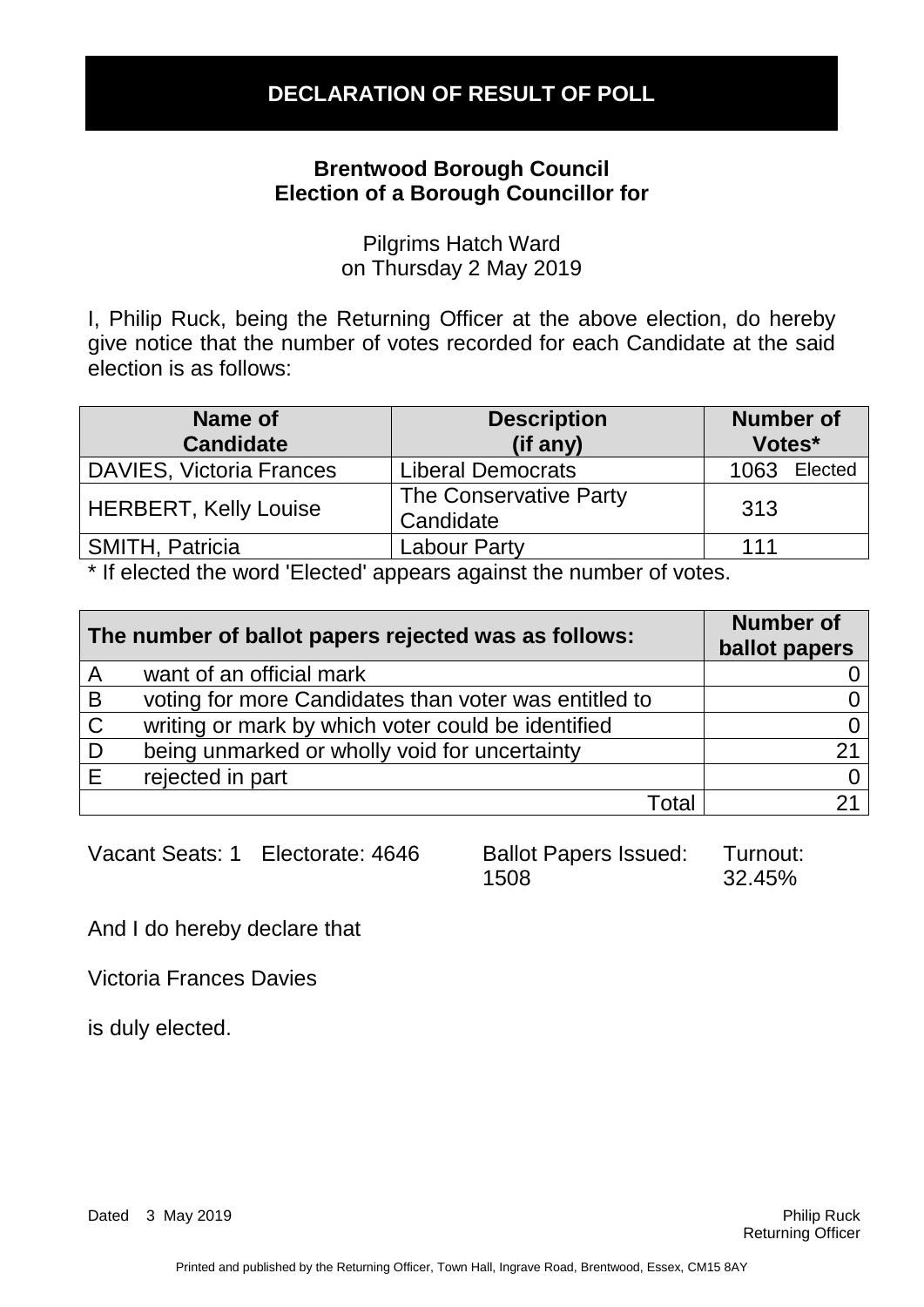### **Brentwood Borough Council Election of a Borough Councillor for**

Shenfield Ward on Thursday 2 May 2019

I, Philip Ruck, being the Returning Officer at the above election, do hereby give notice that the number of votes recorded for each Candidate at the said election is as follows:

| Name of<br><b>Candidate</b>      | <b>Description</b><br>(if any)      | <b>Number of</b><br>Votes* |
|----------------------------------|-------------------------------------|----------------------------|
| <b>FRYD, Andrew Charles</b>      | <b>Liberal Democrats</b>            | Elected<br>995             |
| <b>ROWLANDS, Louise Caroline</b> | The Conservative Party<br>Candidate | 780                        |
| SIMMONS, June                    | Labour Party                        | 70                         |
|                                  |                                     |                            |

\* If elected the word 'Elected' appears against the number of votes.

| The number of ballot papers rejected was as follows: |                                                       | <b>Number of</b><br>ballot papers |
|------------------------------------------------------|-------------------------------------------------------|-----------------------------------|
| $\overline{\mathsf{A}}$                              | want of an official mark                              |                                   |
| B                                                    | voting for more Candidates than voter was entitled to |                                   |
| $\mathsf C$                                          | writing or mark by which voter could be identified    |                                   |
| D                                                    | being unmarked or wholly void for uncertainty         | 22                                |
| Ε                                                    | rejected in part                                      |                                   |
|                                                      | Total                                                 |                                   |

Vacant Seats: 1 Electorate: 4272 Ballot Papers Issued:

1867 Turnout: 43.7%

And I do hereby declare that

Andrew Charles Fryd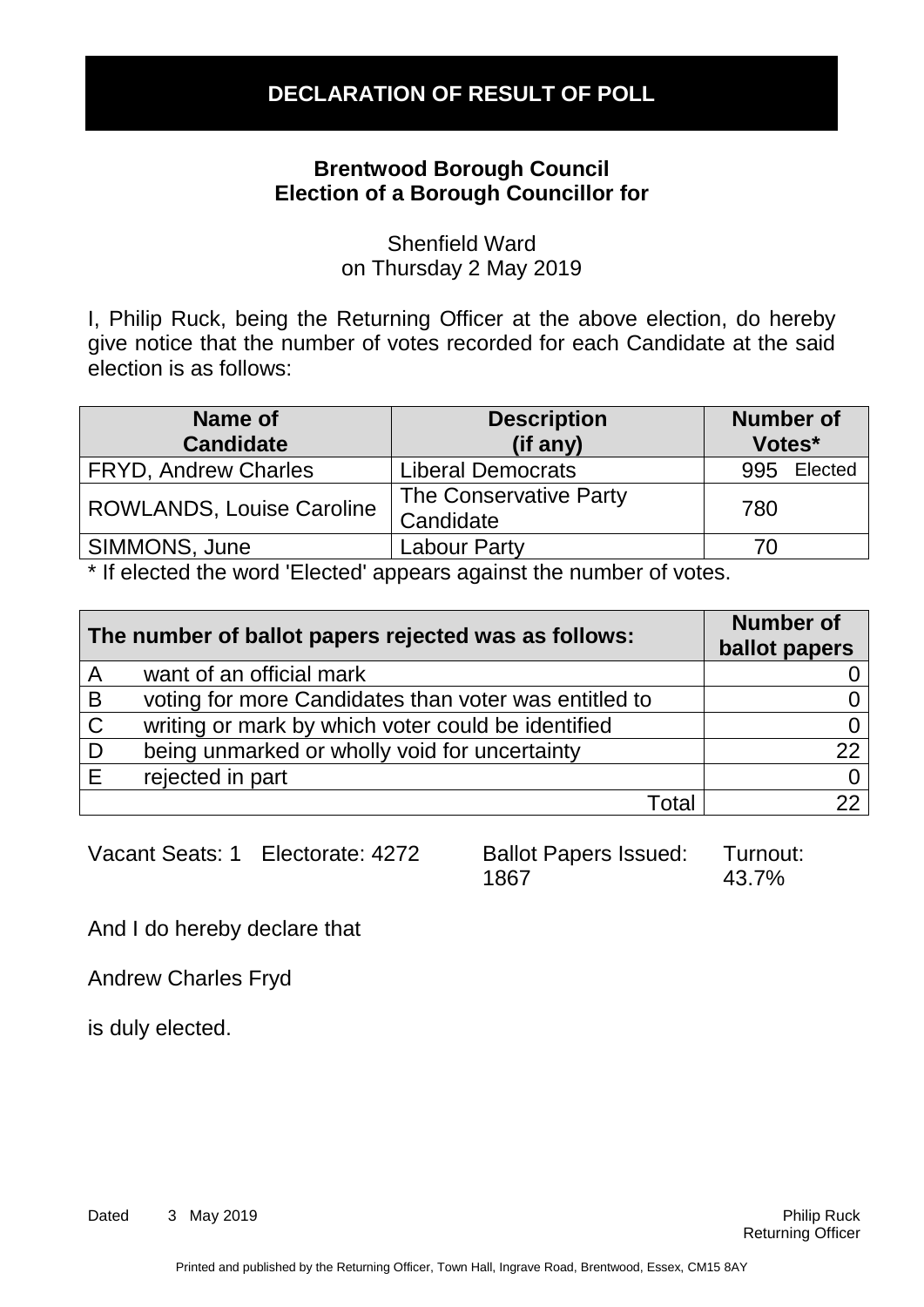### **Brentwood Borough Council Election of a Borough Councillor for**

Tipps Cross Ward on Thursday 2 May 2019

I, Philip Ruck, being the Returning Officer at the above election, do hereby give notice that the number of votes recorded for each Candidate at the said election is as follows:

| Name of<br><b>Candidate</b>               | <b>Description</b><br>(if any)      | <b>Number of</b><br>Votes* |             |
|-------------------------------------------|-------------------------------------|----------------------------|-------------|
| <b>JAKOBSSON, Peter Mark</b><br>Henderson | The Conservative Party<br>Candidate |                            | 566 Elected |
| <b>JENKINS, Marian</b>                    | <b>Labour Party</b>                 | 54                         |             |
| <b>THOMAS, Tracey Suzanne</b>             |                                     | 464                        |             |

\* If elected the word 'Elected' appears against the number of votes.

| The number of ballot papers rejected was as follows: |                                                       | <b>Number of</b><br>ballot papers |
|------------------------------------------------------|-------------------------------------------------------|-----------------------------------|
| $\overline{A}$                                       | want of an official mark                              |                                   |
| B                                                    | voting for more Candidates than voter was entitled to |                                   |
| $\mathsf C$                                          | writing or mark by which voter could be identified    |                                   |
| D                                                    | being unmarked or wholly void for uncertainty         |                                   |
| E                                                    | rejected in part                                      |                                   |
|                                                      | Total                                                 |                                   |

Vacant Seats: 1 Electorate: 3114 Ballot Papers Issued:

1088 Turnout: 34.93%

And I do hereby declare that

Peter Mark Henderson Jakobsson

is duly elected.